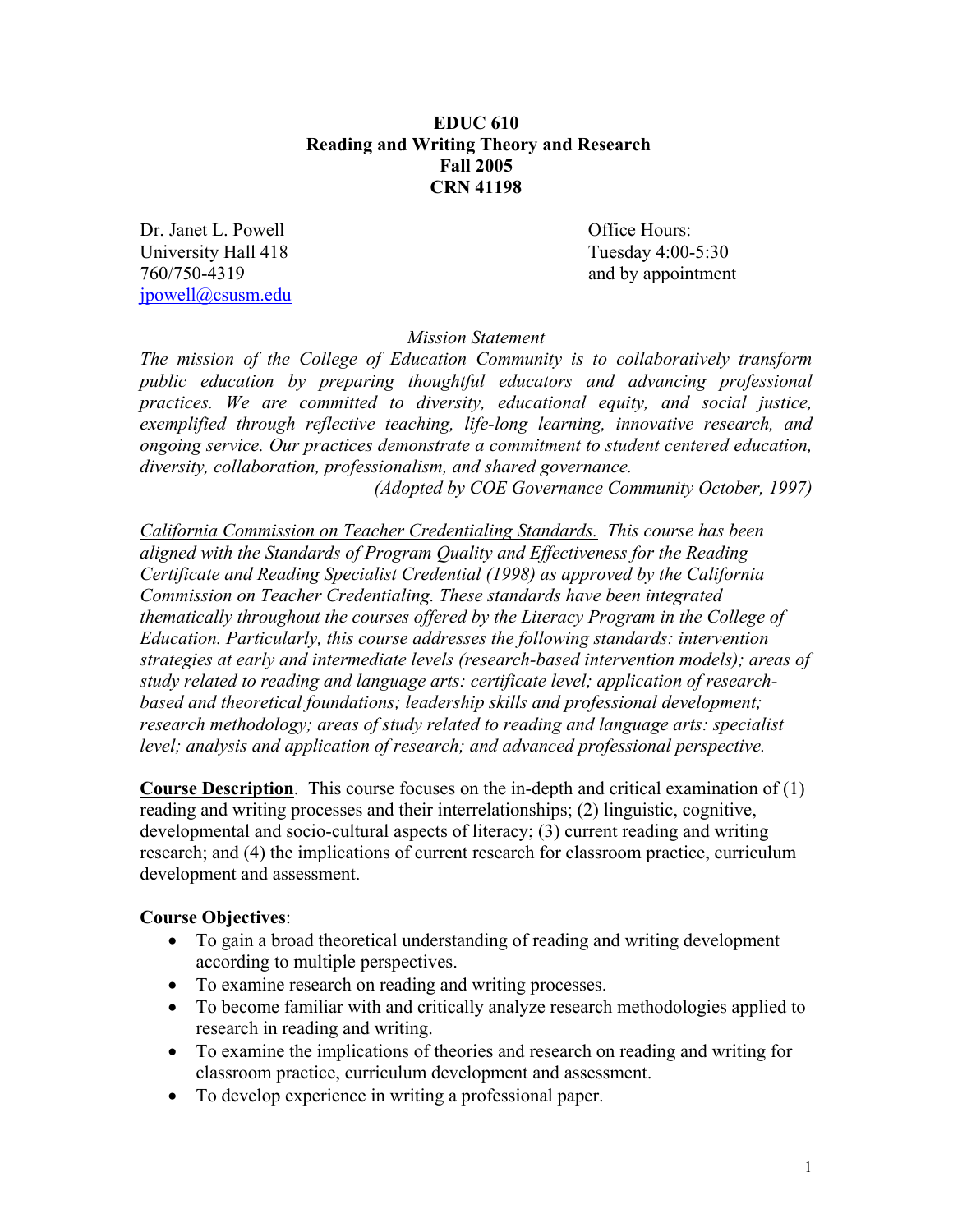### **Required Texts and Readings**:

Garan, E. M., (2004). *In Defense of Our Children: When Politics, Profit and Education Collide.* Portsmouth, NH: Heinemann.

Journal articles as assigned.

### **Course Assignments:**

### **1. Attendance and Participation: 50 points**

Ten points will be deducted for each 24 hour period in which assignments are late. Students are expected to arrive on time and participate in each session. Important: You cannot receive an "A" if you miss more than two classes. You cannot receive a "B" if you miss more than three classes.

## **2. Article Critiques 10 points each**

For each article, write a reflection using the following headings:

*Article* 

 *Cite the article in APA format.* 

*Question*

State the question and purpose of the paper.

*Design*

Explain the methodology used. Was it qualitative, quantitative, or mixed? Why do you think so?

*Setting*

Give the demographics of school district, the school, and the classroom as appropriate.

*Participants* 

Give details about how the subjects were chosen, who they are. How many males, females? What ages, ethnicity and grades are the subjects? Give as much information as possible.

*Materials* 

Describe all tests, books, or other materials used

*Procedure* 

Give an overview of what the researcher did to collect data. Use headings such as Week One, Week Two to give a sense of a timeline if applicable

## *Analysis*

Explain what the researcher did with the data.

*Conclusion* 

What did the researcher(s) conclude?

*Limitations*